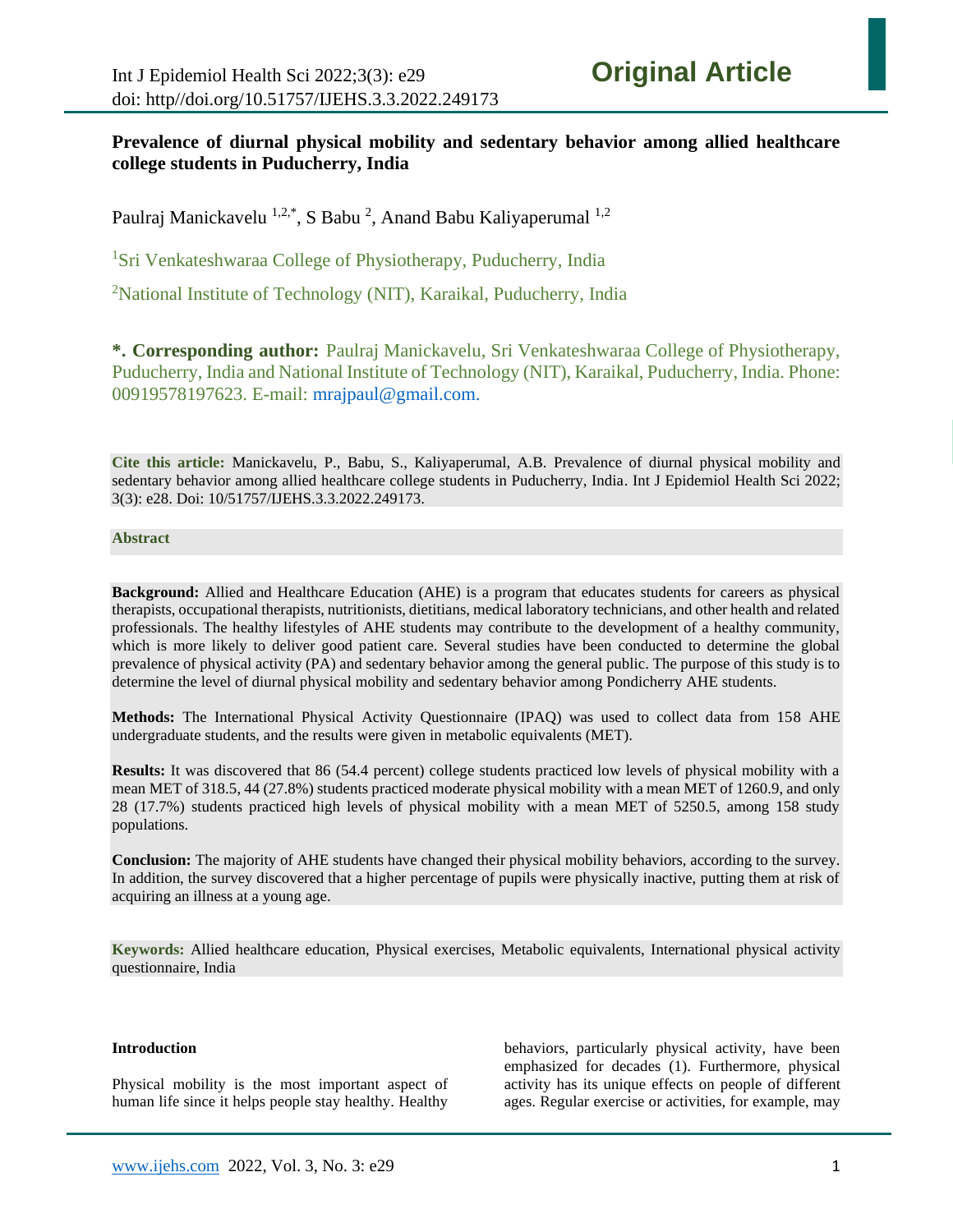help to promote optimal growth in children and preserve bodily functions in teens and early adulthood, resulting in healthy aging (2). Structured and accidental mobility are the two types of physical mobility (3). Physical mobility that is structured is an intentional effort to improve health and fitness. Incidental physical mobility is classified variably depending on the type and context of the activity (4). Calculating the energy expenditure of the activity in kilocalories or the metabolic equivalent (MET) of the activity is a common approach of evaluating physical mobility  $(5)$ .

In 2016, 28 percent of adults aged 18 and up around the world were not physically active enough (men 23 percent, women 32 percent) (6). Part of the reason for the reduction in physical mobility is inactivity during leisure time and sedentary behavior at home and at work. Furthermore, passive transit is becoming more popular, resulting in a lack of physical mobility (7). Physical activity plans are vital during college because they impact healthy behavior and, as a result, can have considerable long and short-term health advantages. As they transition from childhood to maturity, individuals' activity and fitness levels fall during college. As students get older, this trend is unlikely to reverse (8).

Allied and Healthcare Education (AHE) is a curriculum that trains students to work as physiotherapists, occupational therapists, nutritionists, dieticians, medical laboratory technologists, and other allied and healthcare professions (9). Healthy lifestyles among AHE students may contribute to the development of a healthy community, which will provide effective protective therapy to their patients. Inactivity at a young age is a major worry in most countries, as it increases the risk of disease and shortens life expectancy. Numerous research investigations have been conducted on the worldwide decline in physical mobility and increase in sedentary behavior. As a result, more study is needed to gain a complete picture of the incidence of physical inactivity among Allied and Healthcare College students in India on a regional basis. As a result, the goal of this study is to find out how common sedentary behavior and diurnal physical mobility (DPM) are among Allied and Healthcare College students in Puducherry, India.

## **Materials and methods**

A prevalence survey was used as the study design. A multistage convenience sample strategy was used to recruit a total of 158 students. In Puducherry, India, this survey was done among undergraduate allied and healthcare students. This study was place between January 2021 and April 2021. After being informed of

the study's goal and methodology, everyone gave their informed consent to participate. The International Physical Activity Questionnaire (IPAQ) was used to collect responses from students. In fact, the amount of diurnal physical mobility was measured using IPAQ. The IPAQ includes 27 specific questions about walking, moderate intensity, and vigorous intensity physical activity, with responses generated in four domains: work, transit, domestic, and leisure-time. The energy cost of a certain work was quantified in METS (13). The World Health Organization (WHO) has approved this questionnaire for assessing physical activity levels in persons aged 15 to 69. It has shown to be a trustworthy and widely acknowledged method of determining a person's degree of physical activity (10,11,12).

Prior to using the questionnaire to assess their anthropometrics, all participants completed height, weight, and BMI measures. The survey asks participants how much time they spend being physically active in the previous seven days, and it includes three types of activities: walking, moderateintensity activity, and intense-intensity activity. Metabolic Equivalents were utilized to determine the level of METs. Subjects would be classified into one of three groups based on their responses to this questionnaire: low, moderate, or high physical activity. The participants completed all the questions on their own.

#### **Statistical analysis**

The data was analysed using descriptive statistics because the current study did not evaluate the associations between demographic variables (gender, age, place of residence, length of stay, and BMI) and physical mobility levels. The frequency, percentage, mean, and standard deviation of descriptive data were calculated using Microsoft Excel Worksheet 2019 and displayed as frequency, percentage, mean, and standard deviation.

#### **Results**

A total of 158 undergraduate Allied and Healthcare College students from Puducherry participated in this prevalence survey. There were 55 (32.27 percent) male participants and 103 (67.72 percent) female participants in the entire sample. Participants in the poll ranged in age from 18 to 25, with the majority (93 percent) falling between the ages of 18 and 21 and the remainder falling between the ages of 22 and 25. (7 percent). The average height and weight of the participants were  $1.62 \pm 0.1$  m and  $56.5 \pm 12.6$  kg, respectively. The average BMI was also  $21.47 \pm 4.39$  $kg/m<sup>2</sup>$  (Tables 1, 3, and 4).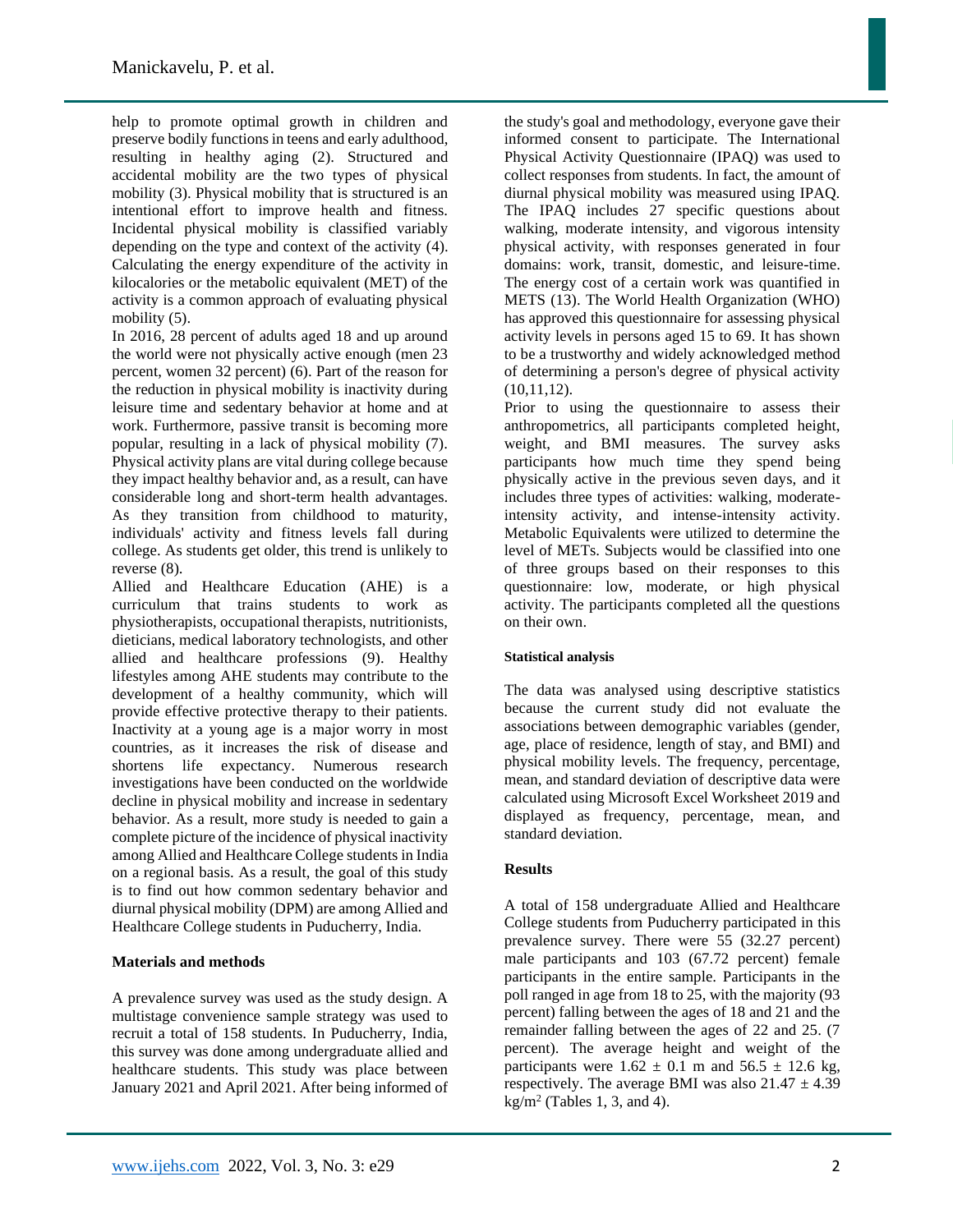| Gender                                          | Men $N(\%)$   | 55 (34.8%)       |
|-------------------------------------------------|---------------|------------------|
|                                                 | Women $N(\%)$ | 103 (65.2%)      |
| Average Age (Mean $\pm$ SD)                     |               | $20.53 \pm 1.41$ |
| Average Height in Meter (Mean $\pm$ SD)         |               | $1.62 \pm 0.1$   |
| Average Weight in Kilogram (Kg) (Mean $\pm$ SD) |               | $56.5 \pm 12.6$  |
| Average Body Mass Index (BMI) (Mean $\pm$ SD)   |               | $21.47 \pm 4.39$ |

### **Table 1.** Sociodemographic variables

**Table 2.** Diurnal physical mobility (DPM) and its energy expenditure in metabolic equivalents (METS)

| Level of Diurnal Physical<br>Mobility (DPM) | Number of Sample<br>(Sample Percentage) | Average METS Per<br>Week |
|---------------------------------------------|-----------------------------------------|--------------------------|
| Low                                         | 86 (54.4%)                              | 318.5                    |
| Moderate                                    | 44 (27.8%)                              | 1260.9                   |
| High                                        | 28 (17.7%)                              | 5250.5                   |
| Overall                                     | 158                                     | 2276.6                   |

**Table 3.** Diurnal physical mobility of sociodemographic variables

| Level of Diurnal         | Female $(\%)$ | Male $(\%)$  | Average Age      |
|--------------------------|---------------|--------------|------------------|
| <b>Physical Mobility</b> |               |              | $(Mean \pm SD)$  |
|                          |               |              |                  |
| Low $(86)$               | 56 (54.4%)    | 30 (54.5%)   | $20.72 \pm 1.41$ |
| Moderate (44)            | 28 (27.2%)    | $16(29.1\%)$ | $20.2 \pm 1.25$  |
| High $(28)$              | 19 (18.4%)    | $9(16.4\%)$  | $20.43 \pm 1.57$ |
| Overall (158)            | 103           | 55           | $20.53 \pm 1.41$ |
|                          |               |              |                  |

**Table 4.** Diurnal physical mobility of anthropometric variables

| Level of Diurnal<br>Physical Mobility<br>(Number of Sample) | Average Height in<br>Meter<br>$(Mean \pm SD)$ | Average Weight in<br>Kilogram (Kg)<br>$(Mean \pm SD)$ | Average<br>Body Mass Index (BMI)<br>$(Mean \pm SD)$ |
|-------------------------------------------------------------|-----------------------------------------------|-------------------------------------------------------|-----------------------------------------------------|
| Low $(86)$                                                  | $1.58 + 0.09$                                 | $54.9 + 13.8$                                         | $21.83 \pm 4.84$                                    |
| Moderate (44)                                               | $1.64 + 0.09$                                 | $56.7 \pm 12$                                         | $21.24 + 4.25$                                      |
| High $(28)$                                                 | $1.72 \pm 0.06$                               | $61.1 \pm 8.4$                                        | $20.65 \pm 2.91$                                    |
| Overall (158)                                               | $1.62 + 0.1$                                  | $56.5 \pm 12.6$                                       | $21.47 + 4.39$                                      |

**Table 5.** Sedentary behavior percentage in relation to diurnal physical mobility

| Level of Physical<br>Activity | <b>Adapting Sedentary</b><br>Behavior (SB) | Number of Sample<br>(Sample Percentage) | Average METS Per<br>Week |
|-------------------------------|--------------------------------------------|-----------------------------------------|--------------------------|
| Low                           | SВ                                         | 86 (54.4%)                              | 318.5                    |
| Moderate                      | SВ                                         | 44 (27.8%)                              | 1260.9                   |
| High                          | SВ                                         | $06(3.8\%)$                             | 4356.7                   |
| High                          | Ideal                                      | 22 (14%)                                | 8528                     |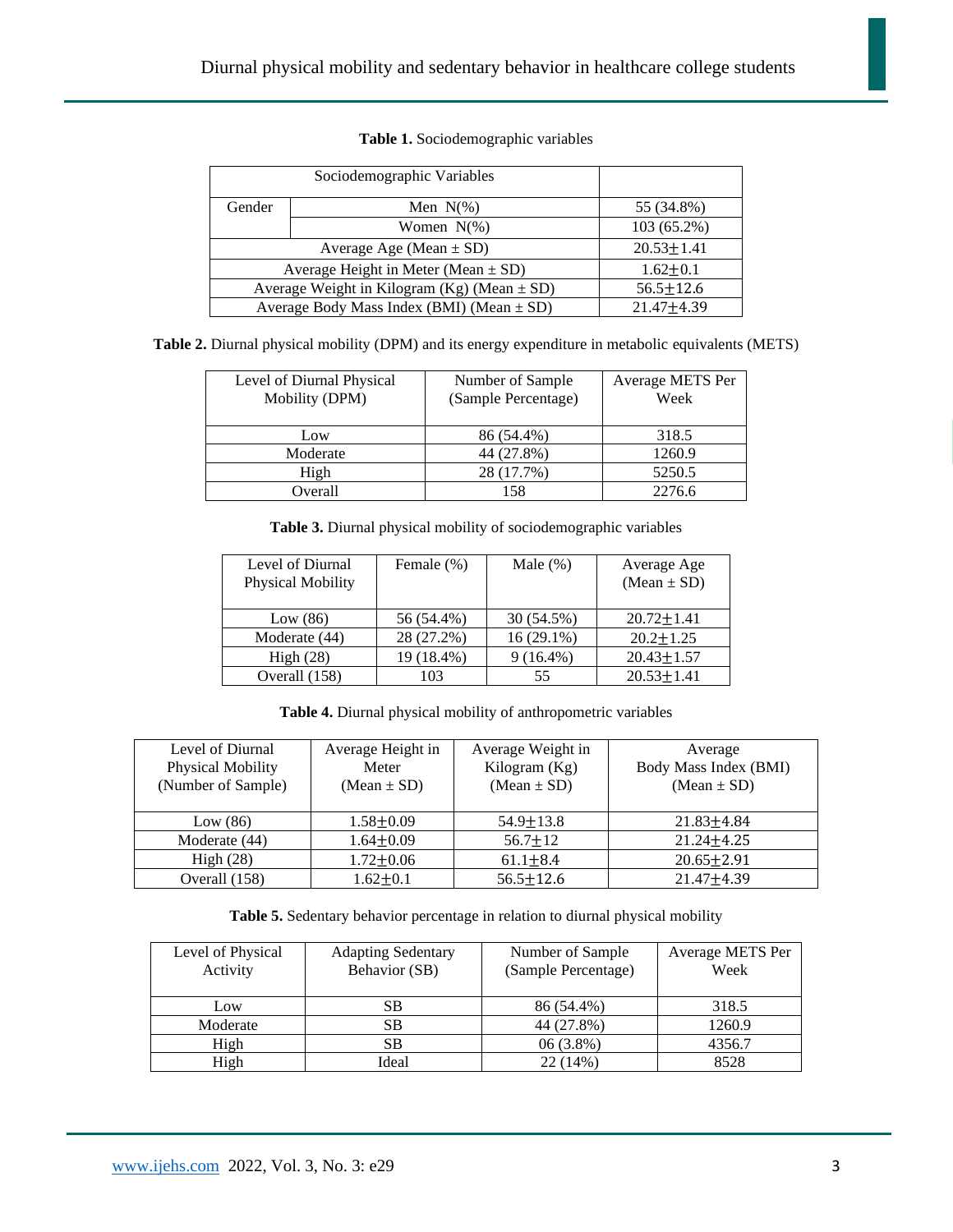Low physical mobility was defined as failing to reach the WHO-recommended Metabolic Equivalent (MET) of 600 MET minutes per week, which 72 (46.6%) of the 158 sample individuals did, while 86 (54.4%) did not (Table 2). 44 (27.8%) of the 72 participants who fulfilled the required MET minutes per week had moderate levels of physical mobility, while 28 (17.7%) had high levels of physical mobility.

Recreation contributes the most to the study population's mean MET minutes per week when physical mobility is pooled across multiple domains. Sedentary behavior is also prevalent among allied and healthcare college students, according to the current study. The bulk of the 158 participants (86%) adopted sedentary behavior, whereas the remaining 14% merely displayed optimal behavior (Table 5).

#### **Discussion**

In this study, 17.7% of individuals were extremely active, 27.8% were moderately active, and 54.4 percent were not physically active at all, falling short of the minimum need of 600 MET-min/week. The study also revealed that 86% of participants were adapting to sedentary behavior, while the remaining 14% were performing at their best.

Physical mobility levels are classified using the following criteria: less than 600 MET-min/week suggests inactivity, 600 MET-min/week to 3000 MET-min/week indicates moderate activity, and more than 3000 MET-min/week indicates extremely active (14). The median MET value found in this study was 462 MET-min/week, indicating that more than half of the individuals did not meet the required minimum level of physical mobility of 600 MET-min/week (16). The current findings matched those of a similar study on the Indian population that used the GPAQ and discovered that nearly half of the Indian population was inactive (15). In comparison to an Egyptian study, the current study had a significantly smaller sample (17.7%) engaged in high levels of physical mobility.

Many people (86 percent) were changing sedentary behavior because of the COVID-19 epidemic, according to the survey. Sedentary behavior is described as "any awake behavior with an energy expenditure of 1.5 metabolic equivalents (METs) or less while sitting, reclining, or lying," as opposed to physical inactivity (17). The percentage of people who were sedentary was substantially higher than in prior studies. This increase occurred because of changes in students' lifestyles, particularly their reliance on technological devices.

According to a recent assessment of Kerala MBBS students' physical activity levels, less than half of them (28.9%) were engaged in low levels of physical

mobility (18). In contrast to the previous survey, more over half of health science college students were found to be physically inactive; this reduction could be attributed to students' changing lifestyles and the COVID-19 pandemic. Many Indian university students, according to recent surveys, engage in modest levels of physical activity (19). According to current studies, the bulk of the population has adapted to a low level of physical mobility (54.4 percent). The study's flaws include not assessing the associated factor for lack of physical mobility among healthcare college students, no objective measurement, convenience participants participating in the survey,

and data collected using a self-reported questionnaire, resulting in no advanced statistics being used. The current study recommends that allied healthcare college students be encouraged to participate in physical activities, promote the use of physical exercise programs, and emphasize the importance of physical fitness and health during their college years.

## **Conclusion**

This study concluded that most Allied and Healthcare College students has low levels of diurnal physical mobility. It also revealed that a higher percentage of students had sedentary behavior than students with low level of physical activity. Other findings included that female had somewhat higher risk factors for poor physical mobility than male, and electronic gadget addiction was associated to physical inactivity in many respondents. Understanding the characteristics of physical activity has been proposed as a means of assisting young adults in improving their health through more tailored interventions. Additional research into changes in students' physical mobility should be conducted to provide more evidence to corroborate the current research findings.

## **References**

- 1. Vuori, I. Does physical activity enhance health? Patient Educ Counse 1998; 33(Suppl 1):S95-S<sub>103</sub>.
- 2. Beunen, G.P., Malina, R.M., Renson, R., Simons, J., Ostyn, M., Lefevre, J. Physical activity and growth, maturation and performance: a longitudinal study. Med Sci Sports Exerc 1992;24(5):576-85.
- 3. DiPietro, L. Physical activity in aging: changes in patterns and their relationship to health and function. J Gerontol A Biol Sci Med Sci 2001;56(Spec 2):13-22.
- 4. Caspersen, C.J., Powell, K.E., Christenson, G.M. Physical activity, exercise, and physical fitness: